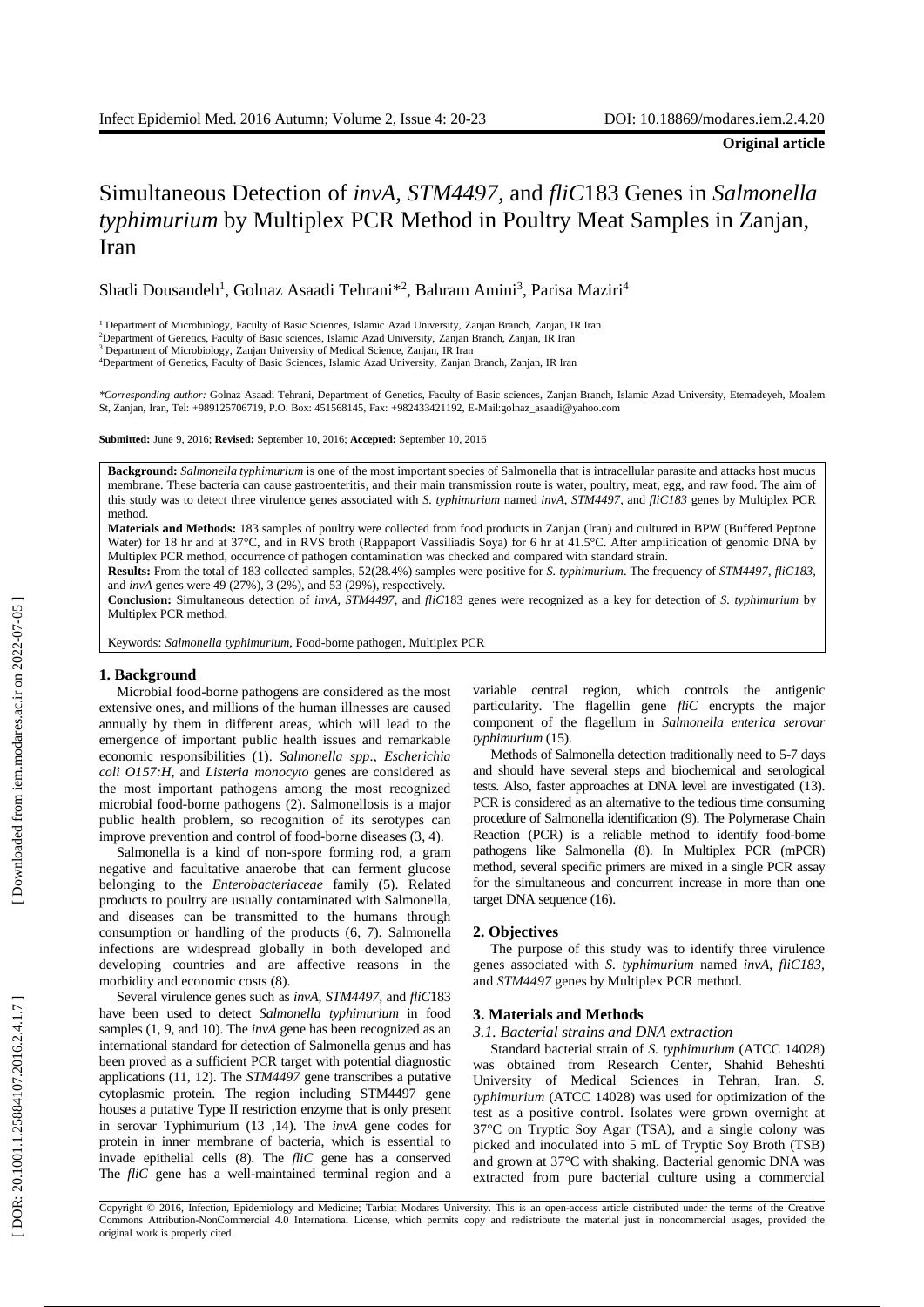Cinna Pure -DNA (Gram Negative Bacteria) according to the manufacturer's instructions. Final DNA concentrations were determined using a bio photometer ( 9).

### *3. 2 . Artificial contamination of poultry*

Twenty five grams of each poultry sample were homogenized with 225 m L of TSBYE (Tryptic Soy Broth Yeast Extract ) and artificially contaminated individually with *S . typhimurium* (ATCC 14028) at 7 levels of contamination  $(10^1, 10^2, 10^3, 10^4, 10^5, 10^6, 10^7$ cfu.25<sup>-1</sup> g). Bacterial genomic DNA was extracted from 1 m L of overnight cultures using a commercial Cinna Pure -DNA (Gram Negative Bacteria) according to the manufacturer's instructions. Final DNA concentrations were determined using a spectrophotometer. Each of the levels of *S . typhimurium* serial contamination in a plate of TSA was cultured.

## *3. 3 . Sample collection and Simultaneous direct detection of S . typhimurium in pre -enriched poultry samples by Multiplex PCR method*

One hundred and eighty three samples of poultry were collected from different supermarkets at random in Zanjan, Iran between April 201 4 and October 201 4. Each sample package was placed in sterile container and transferred to laboratory with dried ice within 30 minutes after purchase .

Twenty five gram s of each poultry sample (chest) were incubated in B PW ( B uffered Pep tone Water) at 37°C for 18h r, followed by incubation in RVS Broth (Rappaport Vassiliadis Soya) at 41.5°C for 6 hr (17). The samples centrifuged at 4000 rpm for 5 min . The DNA from the enriched culture was obtained by using a DNA extraction kit (Cinna Pure -DNA /Gram Negative Bacteria) , and the purified DNA was used as a template for the PCR assay . Forward and reverse primer pairs were designed for *invA* , *STM4497,* and *fliC*183 genes by Gene Runner software after obtaining gene sequences from Gene Bank [\(http://www.ncbi.nlm.nih.gov\)](http://www.ncbi.nlm.nih.gov/). The oligonucleotide primers used in this study are presented in Table 1. The primers were analyzed for melting temperature (Tm), hairpin structures, and dimers by Oligo Analyzer software.

| Table 1. Primers used in this study |
|-------------------------------------|
|                                     |

| <b>Table 1.</b> Primers used in this study.       |                       |          |                |                |  |  |
|---------------------------------------------------|-----------------------|----------|----------------|----------------|--|--|
| Gene                                              | total number<br>(183) | Z-amount | p-value Result |                |  |  |
| invA                                              | 53(29%)               |          |                |                |  |  |
| <i>STM4497</i>                                    | 49(27%)               |          |                |                |  |  |
| FliC                                              | $3(2\%)$              | -        |                |                |  |  |
| invA/ STM4497                                     | 49(27%)               | 0.47     | 0.641          | Not acceptable |  |  |
| invA/FliC                                         | 3(2%)                 | 7.85     | 0.000          | Acceptable     |  |  |
| STM4497/FliC 0                                    |                       | 7.38     | 0.000          | Acceptable     |  |  |
| $\frac{1}{2}$ invA/STM4497/ $\frac{0}{0}$<br>FliC |                       | 7.38     | 0.000          | Acceptable     |  |  |

The multiplex PCR for *invA*, *flic ,* and *STM4497* genes were optimized in a single master tube. PCR amplification was carried in 50 µ L reaction mixture which contained:1X PCR Buffer, 1 mM of dNTP, 1 unit of Taq polymerase ,20 ng of DNA template, and  $0.5 \mu M$  of each forward and reverse primer , and MgCl <sup>2</sup> was standardized for each primer between 2, 2.5 , and 3 mM concentration by PCR gradient thermocycler model (Eppendorf, Germany) . PCR amplifications were

Infect Epidemiol Med. 2016; Volume 2, Issue 4: 20 -23 21

performed as follows: the first denaturation cycle of DNA at 95 °C for 5 min followed by 30 cycles, each consisting of 45 s denaturation at 95°C, 1 min annealing at 60°C for *flic ,* 61°Cfor *invA ,* 63°C for *STM4497,* and 1 min extension at 72°C, with the final extension cycle of 72°C for 5 min , and sample were kept at 22°C until processed ( 1 8). The PCR products were further analyzed by agarose gel electrophoresis (3% agarose), stained with DNA safe stain and visualized by a UV trans illuminator.

#### **4. Results**

To achieve particularity, PCR primers was designed which were unique to a single region of the target genes of S. *typhimurium*. The sequences of forward and reverse primers are summarized in Table1. An adequate amount of the pure total DNA is basic in order to extract them in PCR based detection. The optimal concentration of MgCl <sup>2</sup> observed , was 2.5 mM. In evaluating PCR for the detection of microorganisms, two important criteria must be satisfactory: Specificity and sensitivity. The sensitivity of the detection depends on the condition of the PCR reaction such as primer annealing temperature, primer concentration,  $Mg^{2+}$ concentration, extension time and characteristics of DNA polymerase used (1 9).

The results of multiple PCR for simultaneous amplification of three genes are shown in Figure 1.The expected sizes were 291, 357 , and 743 bp from *invA*, *STM4497,* and *fliC*183 genes , respectively. Furthermore , the accuracy of the methods after artificial inoculation was evaluated to be  $10^1$  CFU.mL<sup>-1</sup>.



**Figure 1.** Simultaneous detection of three genes of *Salmonella typhimurium*. Line 1: *STM4497* (357bp), Line 2:50 bp DNA ladder, Line 3: *fliC183* (743bp), Line 4: *invA* (291bp), Line 5: Multiplex PCR products: *fliC183* (743bp) , *STM4497*(357bp), *invA* (291bp).

From 183 poultry meat samples, 53(29%) were positive with *invA* gene . Amplification of *invA* gene nowaday has been recognized as an international standard for detection of Salmonella genus (20). Therefore, 29% of the samples were contaminated with salmonella genus. From 53 poultry meat samples positive with *invA* gene , only 3( 2%) of the samples with *fliC* gene and 49(27%) of the samples with *STM4497*  gene were positive. The *fliC* and *STM4497* genes have been recognized for detection of *S . typhimurium* ( 9, 10) . According to the results, from the total of 183 collected samples, 52(28.4%) samples were positive for *S . typhimurium* . Out of 53 poultry meat samples positive with *invA* gene, just one (1%) sample was shown for *invA* gene without any prevalence of *fliC* and *STM4497* genes , therefore , just one sample was contaminated with other Salmonella genus. As the results, 3 and 49 samples were positive for *fliC* and *STM4497* genes , respectively, which shown 28.4% of the samples were contaminated with *S . typhimurium* (table 2) .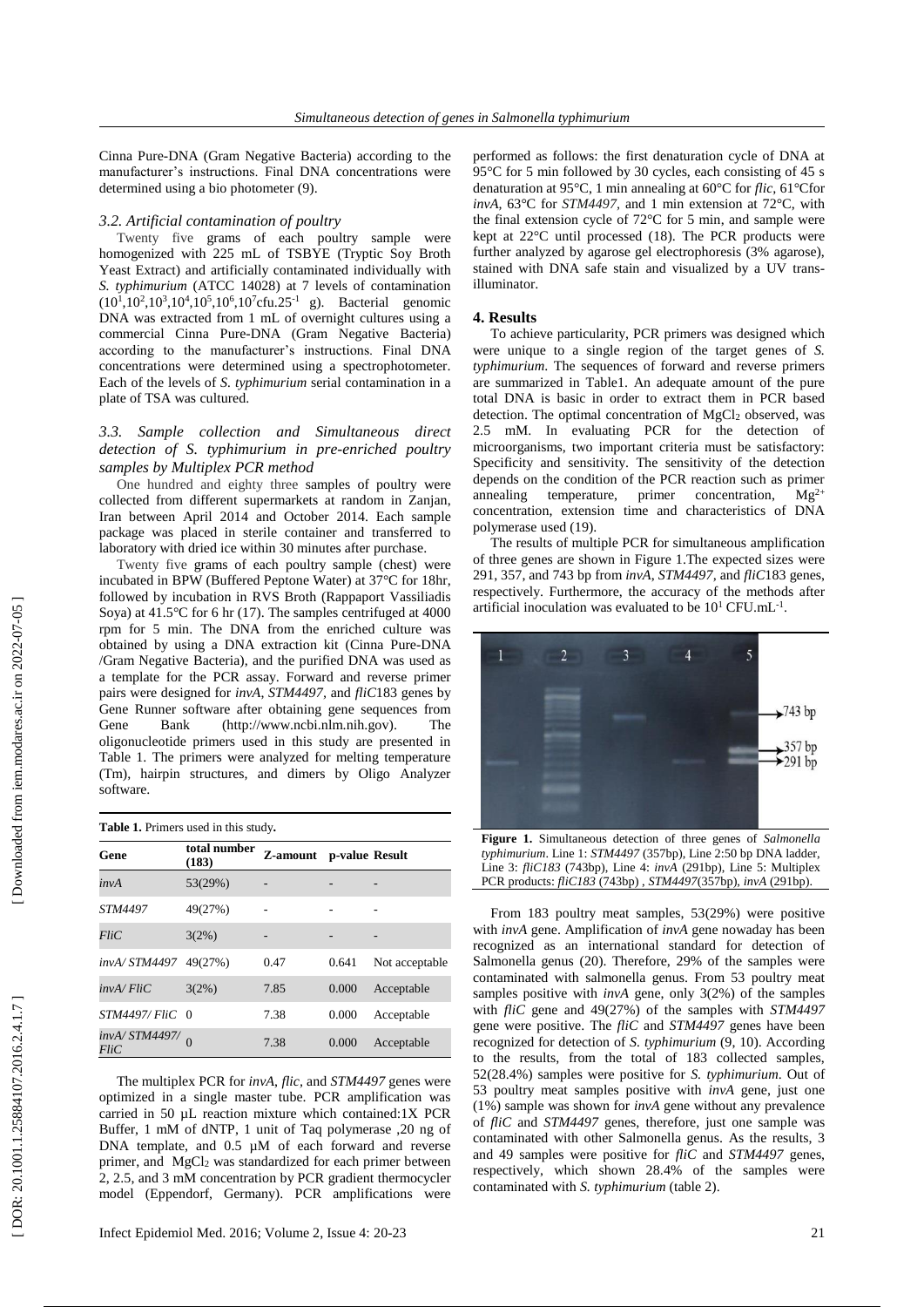**Table 2.** *InvA, STM4497 and FliC* genes frequencies in all samples and Comparative test results .

| Gene    | Primer sequence (5'-3')  | Tm   | Amplicon<br>size (bp) |  |  |
|---------|--------------------------|------|-----------------------|--|--|
| invA    | F:GATCCCCGCATTGTTGATTG   | 67.3 | 291                   |  |  |
|         | R:ACGACGACCCTTCTTTTTCCT  | 64.8 |                       |  |  |
| STM4497 | F:CAGGTTCAGAGCCGCATTAGC  | 68   | 357                   |  |  |
|         | R:GCCAGGCGTTACCCATTCC    | 68.6 |                       |  |  |
| FliC    | F:ATGCCGATACTACGATTGCTTT | 63.4 | 743                   |  |  |
|         | R:TTTACGGTGTTGCCCAGGTT   | 66.2 |                       |  |  |
|         |                          |      |                       |  |  |

#### **5. Discussion**

Most of the infections in humans and animals result from Salmonellosis ( 2 1, 2 2). *S. typhimurium* is important in the laboratory since it helps to the establishment of the connection between clinical diseases and probable sources of infection (3). PCR methods are more sensitive compared to conventional culture techniques (20 ) . In vitro amplification of DNA by PCR method is seen as a powerful and strong device in microbiological diagnostics and shows a type of high sensitivity and specificity in detection of special pathogenic bacteria in different food structures ( 2 3). Since Multiplex PCR can detect *Salmonella spp* . , some measures can be taken by industries and producers to avoid contamination of their products ( 2 4). In Multiplex PCR, the primer pairs should be specific types for target genes , and the PCR products should be in different sizes ( 1 6 ) . Guo and colleagues (1999) used invA gene to identify salmonella from turkeys (25). Ferretti and colleagues (2001) reported a fast method for *invA* gene, which could detect salmonella serotypes within a maximum of 12 hours (26).

Several surveys have displayed that *invA, STM4497, andfliC*183 genes are present in a majority of isolates of *S.* typhimurium  $(1, 9, 25)$ . In present study, three virulence genes were selected from *S. typhimurium* as bacterial pathogen: the *invA, STM4497, and fliC183* genes (1, 9, 10, 11, and 27). Oliveria reported that the *invA* and *fliC*183 gene s were 100% specific for identification of *S. typhimurium* from poultry samples by Multiplex PCR assay (20).

According to the results of our study, 5 2 out of 183 samples from Zanjan city (Iran) were positive for *S . typhimurium* by Multiplex PCR method. In many studies, there were increases in the frequency of S. typhimurium in poultry meat samples in different areas. Jamshidi and colleagues (2009) showed that 8.3 and 1.6% of the poultry carcasses were contaminated with *Salmonella spp* . and *S.*  typhimurium, respectively in Mashhad province by m-PCR method (20 ) . Zahraei -Salehi and colleagues (2005) reported that the *invA* gene was present in 15.6% of poultry meat contaminated with Salmonellae in Shiraz province by traditional culturing , which then was confirmed by PCR method (8).

Although in our study, the prevalence of *STM4497* and *fliC183* gene s were 27 and 2 % , respectively , but *invA* gene was present in 29% of the poultry meat. Aseel and colleagues (2011) used PCR methods to identify *S. typhimurium* in south of Iraq, and the total percentage of *invA* gene was 30.4% (22). Moreover, in the present study, the prevalence of *invA* gene decreased . The difference in the results may be attributed to diversity in sampling method s. In a study by O'Regan and colleagues (200 8 ) , the real -time multiplex PCR assay was performed as sensitive as the traditional cultural method in detecting Salmonella in contaminated chicken samples (17). According to Saeki (2013), the mPCR assays showed high specificity for the simultaneous detection of *S. Typhimurium* in chicken meat (28 ) .

The present study supports the ability of multiplex PCR based assay to confirm the isolates as salmonella. The results of this survey identify the usefulness of the Multiplex PCR method for rapid detection of *S . typhimurium* from poultry meat. The inspection of chicken meat for *S. typhimurium* should be supervised by Public Health and Veterinary Authorities to make sure about the detection of zoonosis. It also helps to find the reasons of its prevalence among human beings. Also , observations show that sanitary standards need to be improved in poultry meat.

#### **6. Conclusion**

The presence of *invA*, *fliC183* , and *STM4497* gene s can be useful in the identification of *S . typhimurium* by Multiplex PCR method in food testing laboratories.

### **Conflict of Interests**

The authors declare they have no conflict of interests.

#### **Acknowledgments**

We sincerely thank the efforts of staff s of the Biology research center of Islamic Azad University of Zanjan .

#### **Authors' Contribution**

All authors contributed extensively to the work presented in this paper

## **Funding/Support**

None to declare.

#### **References**

- 1. Malorny B, Hoorfar J, Hugas M, Heuvelink A, Fach P, Ellerbyoek L, et al. Interlaboratory diagnostic accuracy of a Salmonella specific PCR -based method. Int J Food Microbiol. 2003; 89(2 -3): 241 -9.
- 2. [Suo B,](http://www.ncbi.nlm.nih.gov/pubmed/?term=Suo%20B%5BAuthor%5D&cauthor=true&cauthor_uid=20113204) [He Y,](http://www.ncbi.nlm.nih.gov/pubmed/?term=He%20Y%5BAuthor%5D&cauthor=true&cauthor_uid=20113204) [Tu SI,](http://www.ncbi.nlm.nih.gov/pubmed/?term=Tu%20SI%5BAuthor%5D&cauthor=true&cauthor_uid=20113204) [Shi X.](http://www.ncbi.nlm.nih.gov/pubmed/?term=Shi%20X%5BAuthor%5D&cauthor=true&cauthor_uid=20113204) A multiplex real -time polymerase chain reaction for simultaneous detection of *Salmonella spp*., *EscherichiacoliO157*, and *Listeria monocyto genes* in meat products. Foodborne Pathog Dis. 2010; 7(6): 619 -28.
- *3.* 3 .Dilmaghani M, Ahmadi M, Zahraei -Salehi T, Talebi A. Detection of *Salmonella enterica serov*ar *typhimurium* from avians using multiplex - PCR. Vet Res Forum. 2011; 2(3): 157 -65.
- 4. Pui CF, Wong WC, Chai LC, Tunung R, Jeyaletchumi R, Noor Hidayah MS, et al. Salmonella: A foodborne pathogen. Int Food Res J. 2011; 18(2) : 465 -73.
- 5. Tahergorabi R, Matak KE, Jaczynski J. Application of electron beam to inactivate Salmonella in food: Recent developments. Food Res Inter. 2012; 45(2): 685 -94.
- 6. Bailey JS, Cosby DE. Detection of Salmonellae from chicken rinses and chicken hot dogs with automated Bax PCR system. [J Food Prot.](http://www.ncbi.nlm.nih.gov/pubmed/14627295) 2003; 66(11): 2138 -40
- 7. [Kimura AC,](http://www.ncbi.nlm.nih.gov/pubmed/?term=Kimura%20AC%5BAuthor%5D&cauthor=true&cauthor_uid=15095196) [Reddy V,](http://www.ncbi.nlm.nih.gov/pubmed/?term=Reddy%20V%5BAuthor%5D&cauthor=true&cauthor_uid=15095196) [Marcus R,](http://www.ncbi.nlm.nih.gov/pubmed/?term=Marcus%20R%5BAuthor%5D&cauthor=true&cauthor_uid=15095196) [Cieslak PR,](http://www.ncbi.nlm.nih.gov/pubmed/?term=Cieslak%20PR%5BAuthor%5D&cauthor=true&cauthor_uid=15095196) Mohle [-Boetani JC,](http://www.ncbi.nlm.nih.gov/pubmed/?term=Mohle-Boetani%20JC%5BAuthor%5D&cauthor=true&cauthor_uid=15095196)  [Kassenborg HD](http://www.ncbi.nlm.nih.gov/pubmed/?term=Kassenborg%20HD%5BAuthor%5D&cauthor=true&cauthor_uid=15095196) , et al . Chicken consumption is a newly identified risk factor for sporadic *Salmonella enterica serotype enteritidis* infections in the United States: a case -control study in FoodNet sites. [Clin Infect Dis.](http://www.ncbi.nlm.nih.gov/pubmed/15095196) 2004; 38(3): 244 -52.
- 8. Zahraei -Salehi T, Mahzounieh M, Saeedzadeh A. Detection of *invA* gene in isolated Salmonella from broilers by PCR method**.** Int J Poult Sci. 2005; 4(8): 557 -9.
- 9. Shanmugasundaram M, Radhika M, Murali HS, Batra HV. Detection of *Salmonella enterica serovar Typhimurium* by selective amplification of *fliC, fljB, iroB, invA, rfbJ*, *STM2755*, *STM4497* genes by polymerase chain reaction in a monoplex and multiplex format. World J Microbiol Biotechnol. 2009; 25(8) : 1385 –94.
- 10. Soumet C, Ermel G, Rose N, Rose V, Drouin P, Salvat G, et al. Evaluation of a multiplex PCR assay for simultaneous identification of *Salmonella sp*., *Salmonella enteritidis* and *Salmonella typhimurium* from environmental swabs of poultry houses. Lett Appl Microbiol. 1999; 28(2): 113 -7.
- 11. [Malorny B,](http://www.ncbi.nlm.nih.gov/pubmed/?term=Malorny%20B%5BAuthor%5D&cauthor=true&cauthor_uid=12514007) [Hoorfar J,](http://www.ncbi.nlm.nih.gov/pubmed/?term=Hoorfar%20J%5BAuthor%5D&cauthor=true&cauthor_uid=12514007) [Bunge C,](http://www.ncbi.nlm.nih.gov/pubmed/?term=Bunge%20C%5BAuthor%5D&cauthor=true&cauthor_uid=12514007) [Helmuth R.](http://www.ncbi.nlm.nih.gov/pubmed/?term=Helmuth%20R%5BAuthor%5D&cauthor=true&cauthor_uid=12514007) Multicenter validation of the analytical accuracy of Salmonella PCR: towards an international standard . [Appl Environ Microbiol.](http://www.ncbi.nlm.nih.gov/pubmed/12514007) 2003; 69(1): 290 -6.
- 12. [Rahn K,](http://www.ncbi.nlm.nih.gov/pubmed/?term=Rahn%20K%5BAuthor%5D&cauthor=true&cauthor_uid=1528198) [De Grandis SA,](http://www.ncbi.nlm.nih.gov/pubmed/?term=De%20Grandis%20SA%5BAuthor%5D&cauthor=true&cauthor_uid=1528198) [Clarke RC,](http://www.ncbi.nlm.nih.gov/pubmed/?term=Clarke%20RC%5BAuthor%5D&cauthor=true&cauthor_uid=1528198) [McEwen SA,](http://www.ncbi.nlm.nih.gov/pubmed/?term=McEwen%20SA%5BAuthor%5D&cauthor=true&cauthor_uid=1528198) [Galán JE,](http://www.ncbi.nlm.nih.gov/pubmed/?term=Gal%C3%A1n%20JE%5BAuthor%5D&cauthor=true&cauthor_uid=1528198) [Ginocchio C,](http://www.ncbi.nlm.nih.gov/pubmed/?term=Ginocchio%20C%5BAuthor%5D&cauthor=true&cauthor_uid=1528198)  et al . Amplification of an *invA* gene sequence of Salmonella typhimurium